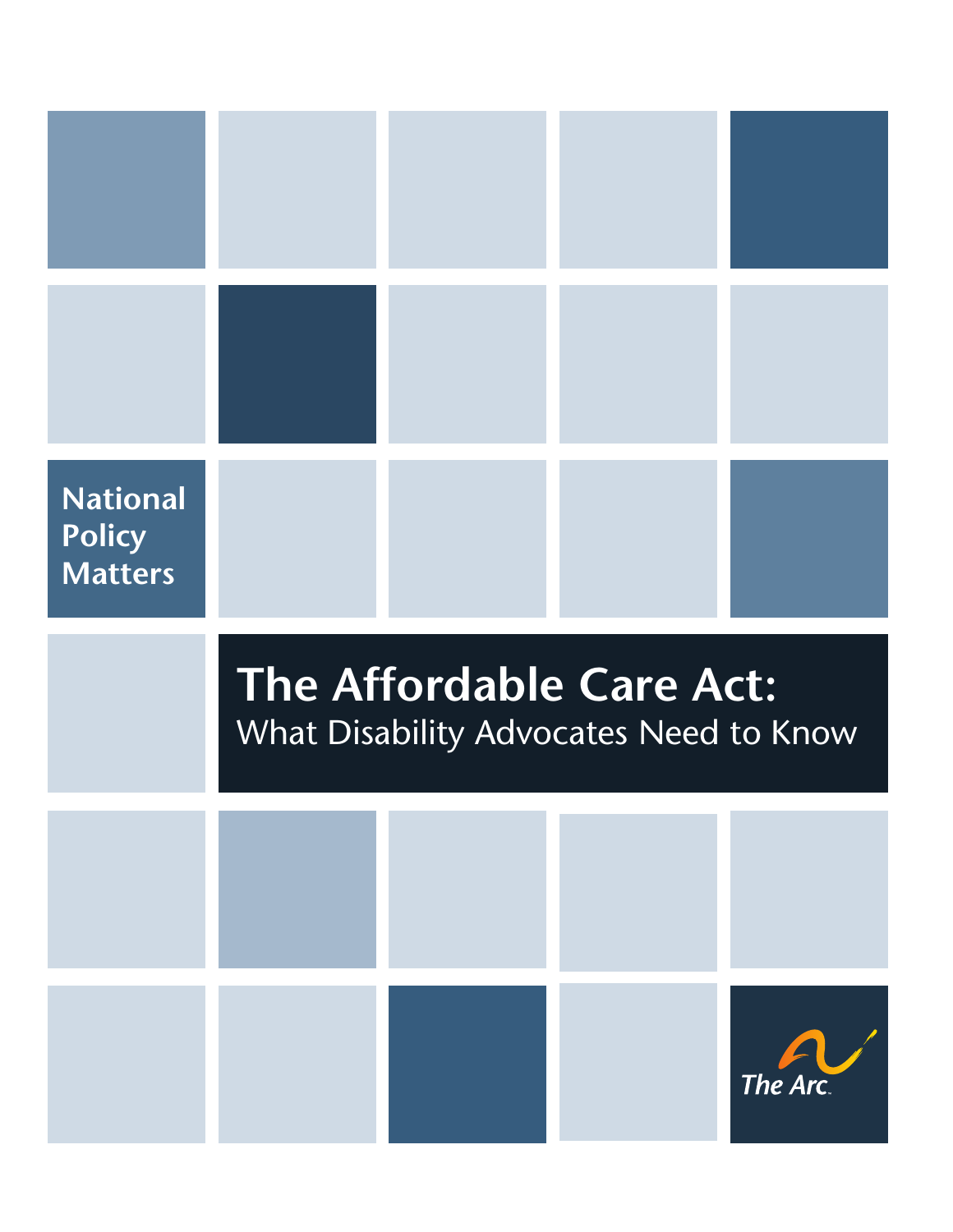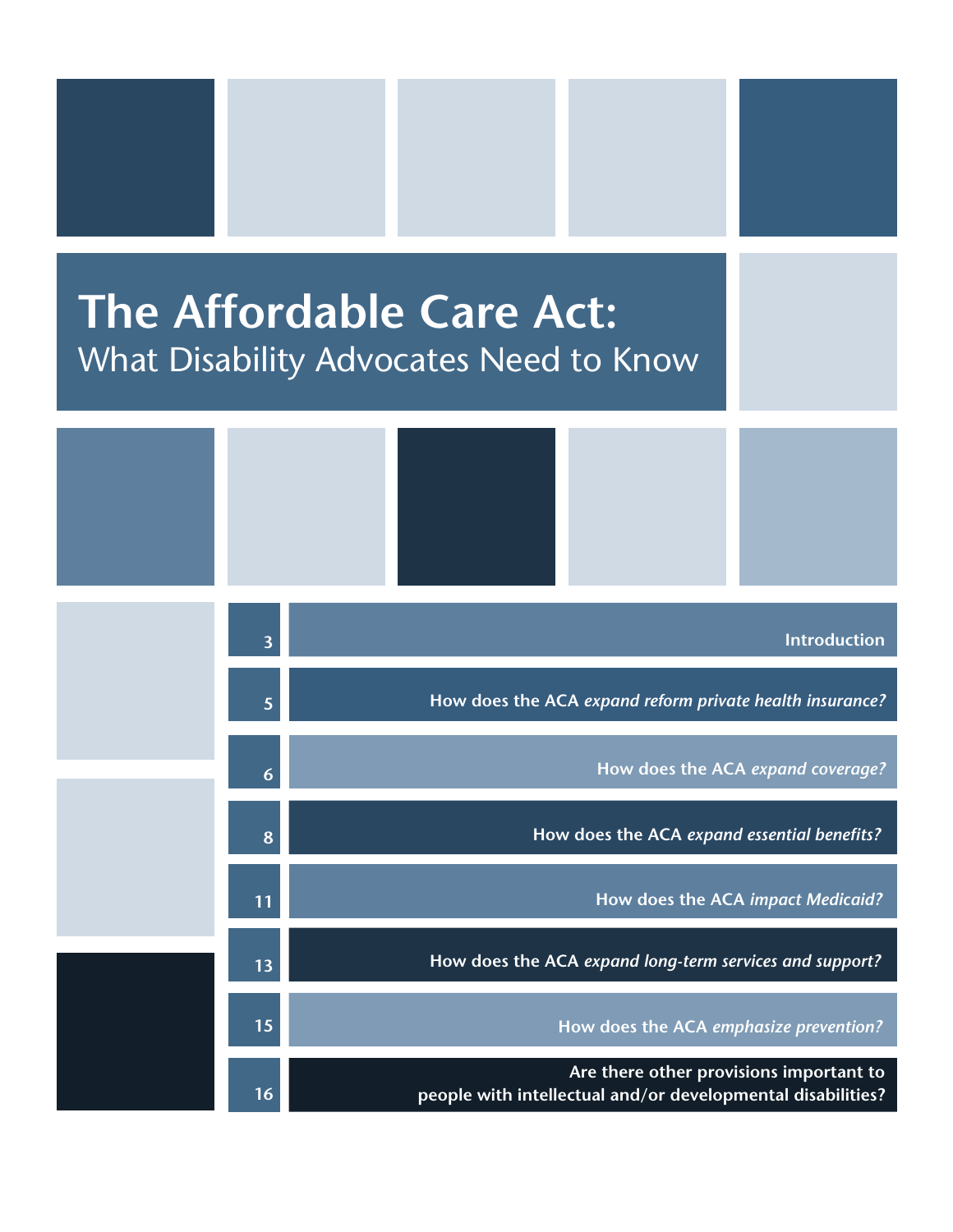# **Introduction**

Now that the U.S. Supreme Court has affirmed the constitutionality of the Affordable Care Act (ACA), the disability community must work to better understand the law and the many benefits it can provide to people with disabilities. This will be critical to the community's role in helping to move states forward with implementation.

#### **How many people with I/DD are uninsured or underinsured?**

While exact numbers are not available for persons with I/DD specifically, a recent study<sup>1</sup> found that of adults age 18-64 with cognitive difficulty, 13.6 % had no insurance, 32.1% private insurance, 41.0% Medicaid, and 27.0% Medicare. *(Table below)*

Numerous ACA provisions related to both acute care and long term services and supports hold great promise for improving the health and wellbeing of people with disabilities. This issue of *National Policy Matters* provides information about the major provisions and the status of their implementation.

#### **Why does The Arc support implementation of the Affordable Care Act?**

The Arc has long supported expanding Medicaid

to cover more low income individuals and expanding private health insurance options to achieve universal coverage. The law contains significant nondiscrimination provisions and improvements to the Medicaid long term services and support system that are critical to meeting the needs of people with I/DD. For too long, insurance companies have been able to charge people higher rates because of their health conditions, deny insurance coverage of people with I/ DD, and limit coverage of needed health care treatments, services and supports.

**Health Insurance Status of Persons with Cognitive Difficulty\*** Medicare Medicaid Private Insurance No Health Insurance 0% 10% 20% 30% 40% 50%

> *\* People with intellectual disability would be a subset of people with cognitive difficulty which also includes people with Alzheimer's, dementia, and other conditions.*

Many people with I/DD are not in the labor force and lack access to employer sponsored insurance. Even when people have employer sponsored health insurance, they may not have access to the services and supports they need because many private insurance plans do not cover many disability related therapies and services.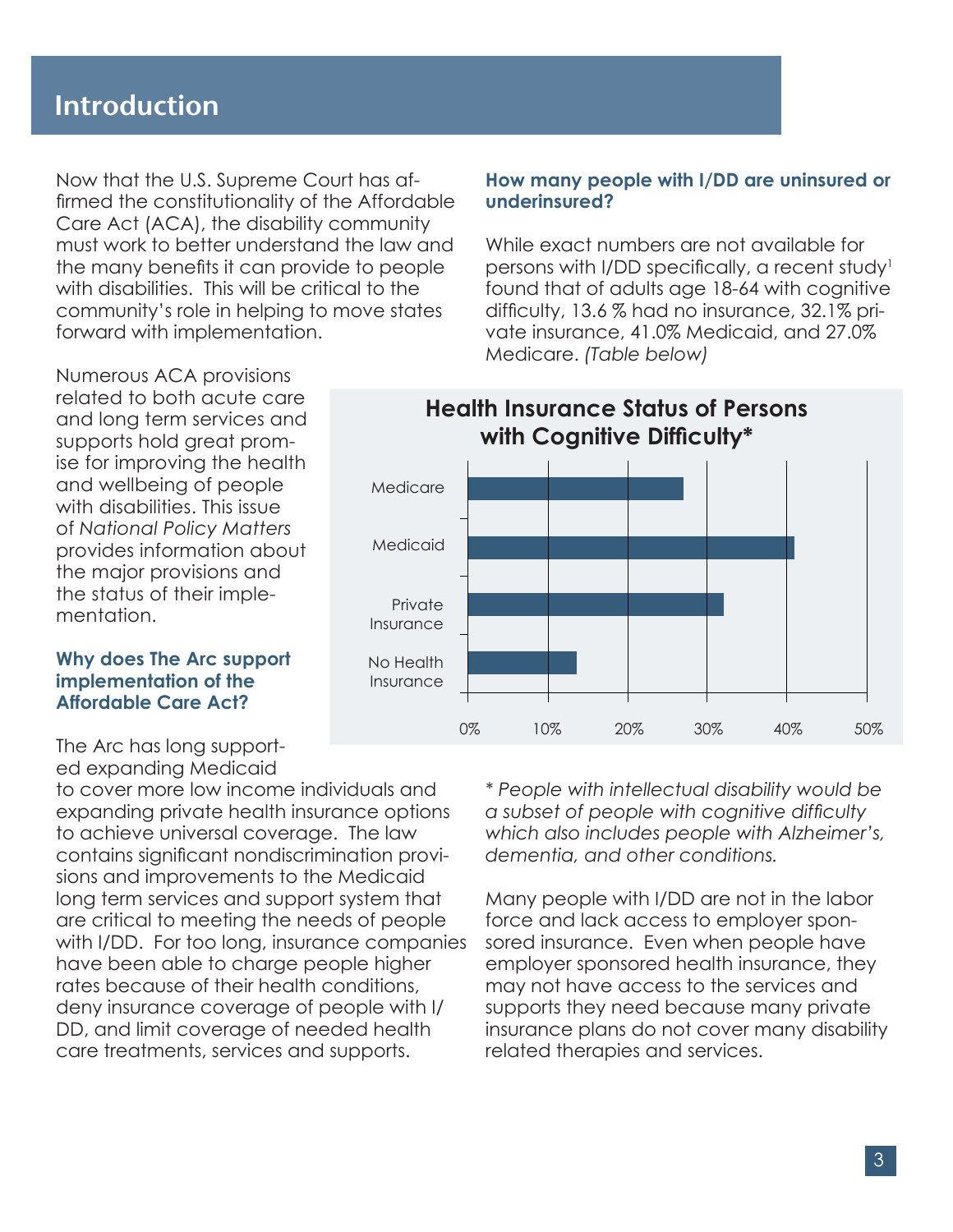#### **How does this impact the health of people with I/DD?**

People who have access to comprehensive and affordable health insurance are more likely to receive the prescription drugs, therapies, and medical treatment they need to be healthy and maintain the ability to function in the community. People with I/ DD often have multiple health conditions and are at risk of developing secondary disabilities without quality health care. Studies have documented a higher prevalence of adverse conditions, inadequate attention to health care needs, inadequate focus on health promotion, and inadequate access to quality health care services.

#### **How will the ACA reduce costs for states?**

The ACA will help ensure that individuals have access to health care to prevent costly hospitalizations and institutionalizations that occur when individuals forego treatment. For example, expanding home and community based long term services and supports (LTSS) will reduce the need for nursing home and other institutional settings. In the long run, these investments in health care and home and community based services (HCBS) will improve health and reduce dependence on costly institutions. Investments in improving public health and coverage of prevention services will also save money by reducing the cost of treating health conditions that could have been prevented.

## **How will the ACA reduce costs for individuals?**

**Expanding Medicaid and private health in-**

**surance options:** Individuals who are currently uninsured and become insured will spend less of their income paying for needed health care services. The health insurance reforms mean that insurance will cover more of the services that people with pre-existing conditions need, thereby reducing costs to the individual. The inclusion of essential benefits in health insurance plans means that a core set of health care services that people with I/DD need will be covered by many health plans. Subsidies and cost sharing for low and middle income people with make health insurance coverage more affordable for people purchasing insurance in the exchanges. (These issues are described in more detail later in this update).

**Expanding the risk pool:** Since the law requires most individuals to purchase insurance or face penalties, it is expected that more people will purchase health insurance. This will allow for the law's private insurance reforms to work without sky-high premiums. For example, requiring insurance companies to insure people with pre-existing conditions can only be affordable if healthy people also share the risk before they need medical care due to illness or injury.

**Covering preventive services:** Eliminating cost-sharing for preventive services saves money for individuals and families immediately and reduces medical costs over the long term.

1 Altman, B. and Bernstein, A. Disability and Health in the United States, 2001-2005. Hyattsville, MD National Center for Health Statistics 2008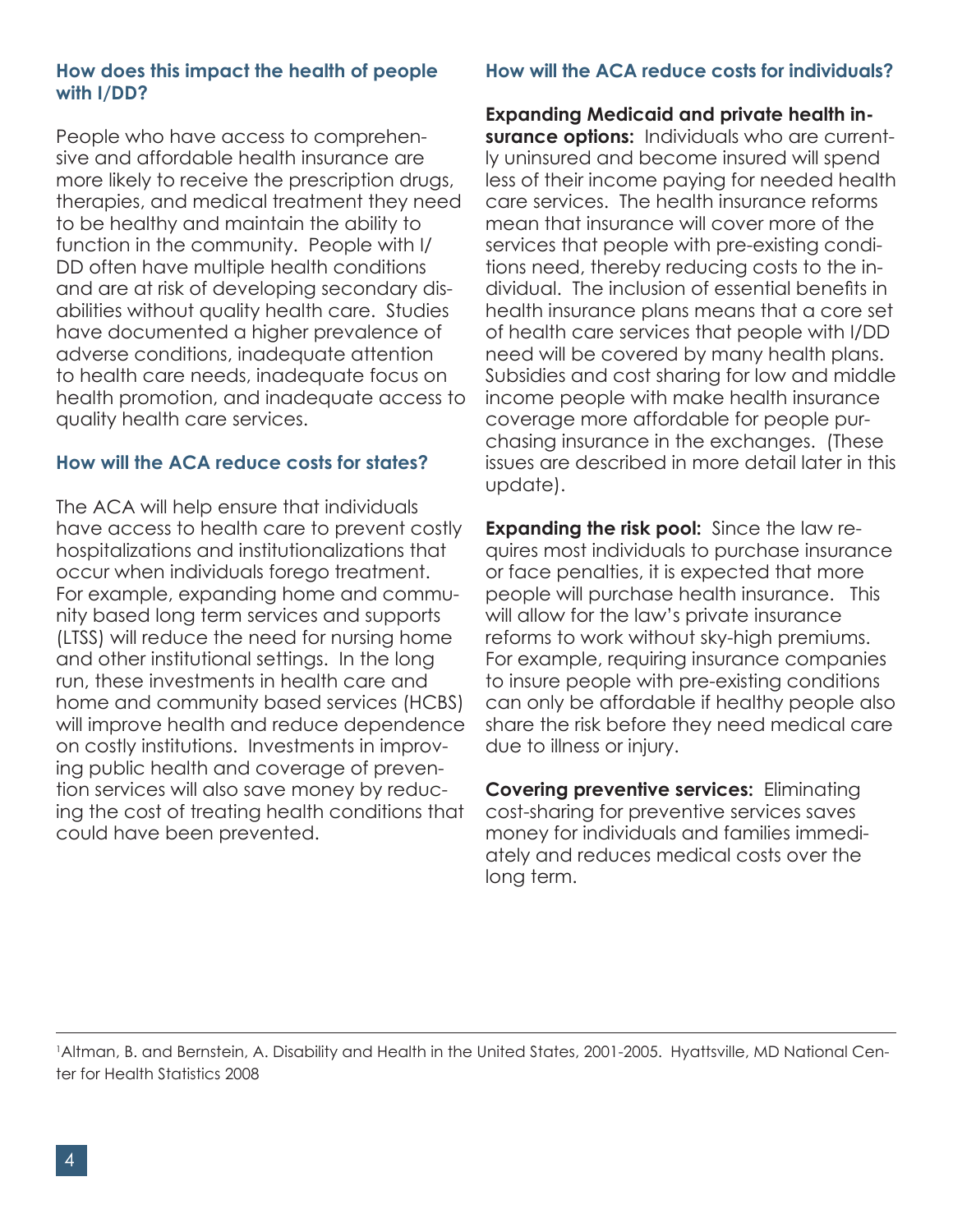#### **Eliminates pre-existing condition exclusions:**

Health insurance companies are not allowed to deny enrollment or specific benefits based on pre-existing conditions for individuals under the age of 19. Effective in 2014, the ban will also apply to adults. A pre-existing condition is one that existed before the date of enrollment for health insurance coverage and can include common conditions such as diabetes, seizures, asthma, and others.

**Bans annual and lifetime limits:** The use of lifetime limits in health plans and insurance policies is prohibited. A lifetime limit is the total amount of money that a health insurance company will pay for health care over the lifetime of a policy. An annual limit is the total amount of money that a health insurance company will cover in one calendar year. Annual limits are being phased out and will end in 2014.

**Ends the practice of rescissions:** A rescission is when insurance coverage is retroactively cancelled when a person develops an expensive health condition. Now insurance companies will only be able to drop coverage if there is fraud or intentional misrepresentation.

#### **Requires private health insurance reforms**

**in 2014:** The law implements strong reforms that prohibit insurance companies from refusing to sell coverage or renew policies because of an individual's pre-existing conditions. Also, in the individual and small group market, it eliminates the ability of insurance companies to charge higher rates due to gender or health status. The Department of Health and Human Services (HHS) has yet to develop regulations implementing these critical protections.

#### **Improves appeals process including**

**independent reviews:** The law requires greater consistency of consumer protections and adds standards that insurance companies must meet. Plans must also provide for an external appeal to an independent decision maker.

**Requires that 80% of health insurance premium dollars are paying for health care and if the goals are not met, consumers receive a rebate:** Prior to the ACA, many insurance companies spent a substantial portion of consumers' premium dollars on administrative costs and profits, including executive salaries, overhead, and marketing. One goal of the ACA is to bring overhead of the insurance companies down to under 20% for individual and small group coverage and under 15% for large group insurance. Insurers will be required to make the first round of rebates to consumers by August 1, 2012. Enrollees owed a rebate will see a reduction in their premiums, receive a rebate check, or, if the enrollee paid by credit card or debit card, a lump-sum reimbursement to the same account that the enrollee used to pay the premium. In some cases, the rebate may go to the employer that paid the premium on the enrollee's behalf. Regardless of whether the rebate is provided to enrollees directly or indirectly through their employer, each enrollee must receive a rebate that is proportional to the premium amount paid by that enrollee.

**Enhances state capacity to regulate unfair increases in insurance rates:** The ACA seeks to curb premium increases by requiring vigorous reviews that assure cost estimates use verifiable medical trend data and realistic administrative cost projections. Starting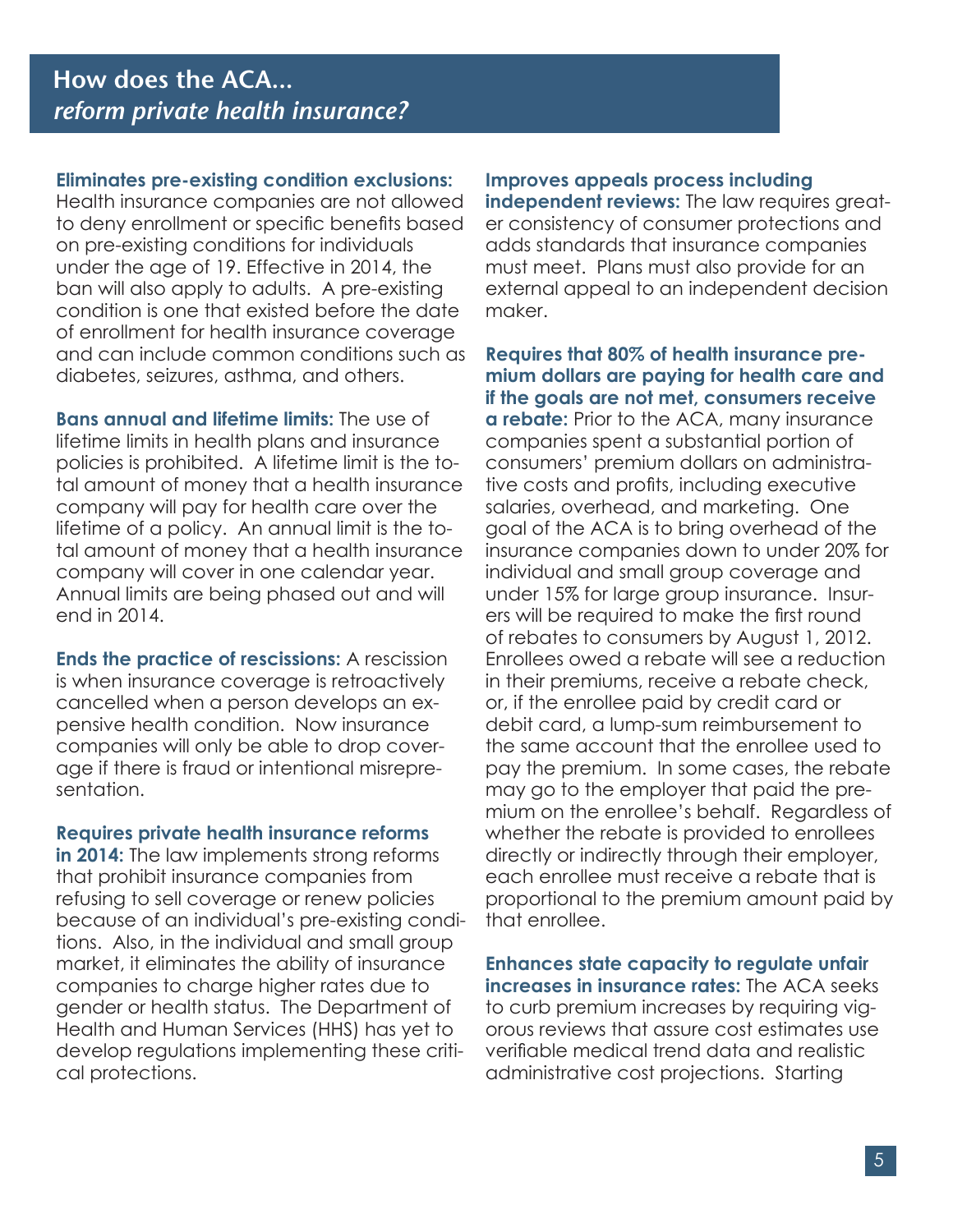September 1, 2011, insurers seeking rate increases of 10 percent or more for [non-grand](http://www.healthcare.gov/law/features/rights/grandfathered-plans/index.html)[fathered plans](http://www.healthcare.gov/law/features/rights/grandfathered-plans/index.html) in the individual and small group markets must publicly disclose the proposed increases and the justification for them. In future years, the threshold for review of increases will be set on a state-by-state basis using data that reflect insurance and health cost trends in each state. States were provided grants to strengthen their capacity to review rates.

# **How does the ACA...** *expand coverage?*

#### **Establishes temporary high risk pools to cover those who are currently uninsured:**

These [pre-existing conditions plans](http://www.healthcare.gov/law/features/choices/pre-existing-condition-insurance-plan/index.html) were established in every state for people who have pre-existing conditions and could not obtain health insurance. They will expire in 2014 when the [health insurance exchanges](http://www.healthcare.gov/law/features/choices/exchanges/index.html) become available and pre-existing condition exclusions are prohibited. In many states, the federal government is running the plan.

#### **Requires coverage for dependents until**

**age 26:** Effective for health plan years beginning on or after September 23, 2010, dependents are able to continue to be covered under their parents' health insurance plans until age 26. Employers are not obligated to provide dependent coverage, but if they do, the coverage must be provided through the age of 26.

**Creates health insurance exchanges (or marketplaces) for individuals and small employers to purchase insurance:** In 2014, each state will have [health insurance ex](http://www.healthcare.gov/law/features/choices/exchanges/index.html)[changes](http://www.healthcare.gov/law/features/choices/exchanges/index.html) which are a marketplace to sell private insurance that meets certain criteria to individuals and small businesses. In states that choose not to create an exchange, the federal government will create and run the exchange. Forty nine states and DC have

taken the exchange planning grants, the first in a series of grants available to states to build the exchanges.

The exchanges are required to:

- Implement insurance market reforms;
- Ensure non-discrimination; •
- Establish consumer education campaigns and consumer assistance programs;
- Expand technical capabilities and create accessible electronic information systems; and
- Create a seamless eligibility and enroll-• ment systems.

Numerous specific features of the exchange are particularly important to people with disabilities, including:

- Significant subsidies to assist low in-• come individuals to afford coverage;
- All plans sold in the exchange must •include 10 essential benefits which includes coverage of pediatric, dental and vision care for children, mental health services, rehabilitative and habilitative services and devices, and other critical disability services;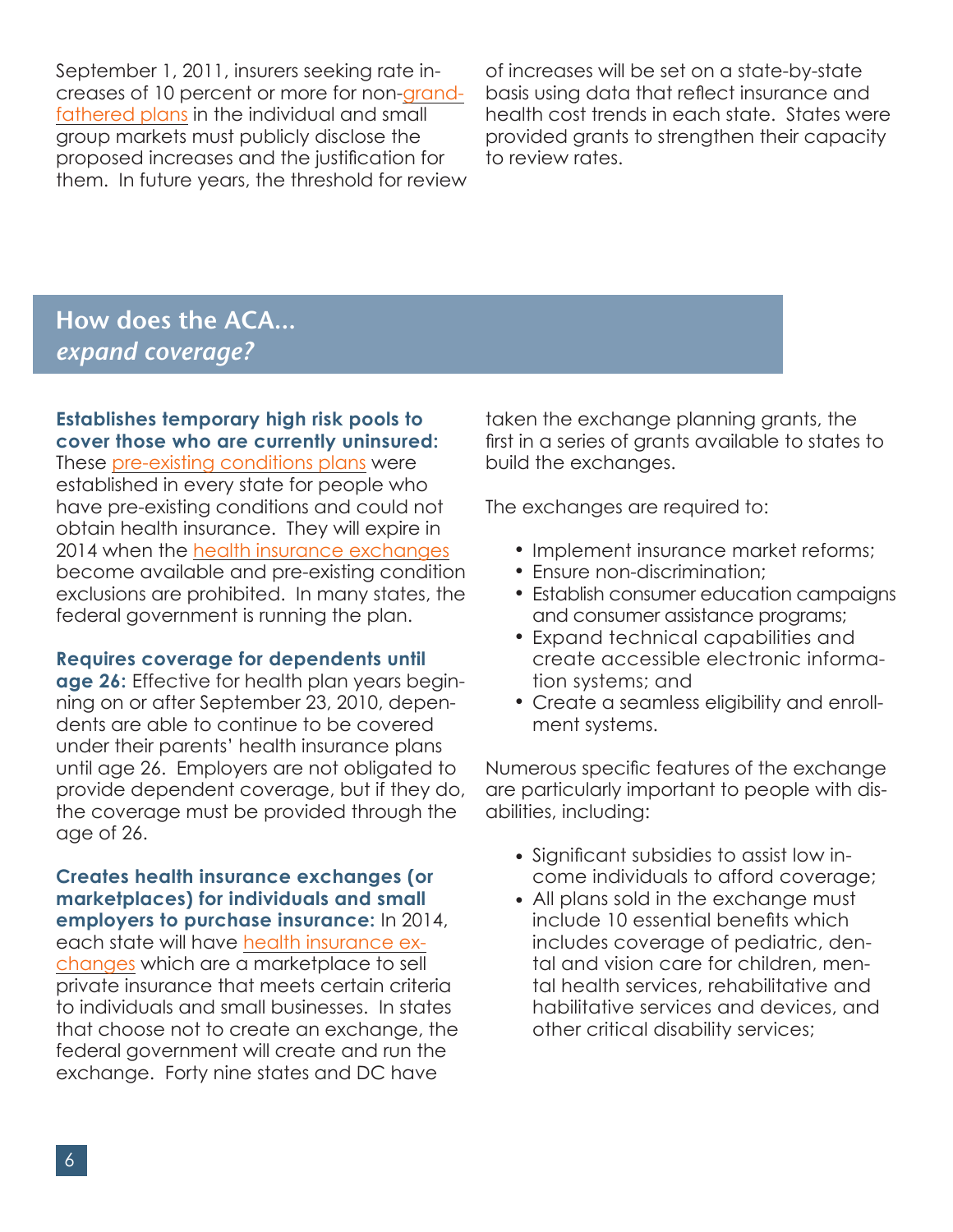- Plans must offer varying levels of coverage between 60% of the cost of covered benefits to 90% of covered benefits.
- Exchanges must operate a risk adjustment system and implement the requirement that issuers calculate risk across all of their health plans inside and outside an exchange.

To date, 11 states have enacted state exchange laws and 3 states have used executive orders. For more information, see: [http://www.cbpp.org/files/CBPP-Analysis](http://www.cbpp.org/files/CBPP-Analysis-on-the-Status-of-State-Exchange-Implementation.pdf)[on-the-Status-of-State-Exchange-Implemen](http://www.cbpp.org/files/CBPP-Analysis-on-the-Status-of-State-Exchange-Implementation.pdf)[tation.pdf](http://www.cbpp.org/files/CBPP-Analysis-on-the-Status-of-State-Exchange-Implementation.pdf)

**Requires certain individuals to purchase insurance or pay a penalty:** The law requires U.S. citizens and legal residents to have qualifying health coverage. Those without coverage pay a tax penalty of the greater of \$695 for individuals, per year up to a maximum of three times that amount (\$2,085) per family, or 2.5% of household income. The penalty will be phased-in according to the following

2014: the greater of \$95 or 1.0% of • taxable income

schedule:

2015: the greater of \$325 or 2.0% of • taxable income

- 2016: the greater of \$695 or 2.5% of taxable income
- 2017 and after: the greater of \$695 or 2.5%, as adjusted for inflation each year

Exemptions will be granted to individuals for financial hardship, religious objections, American Indians, those without coverage for less than three months, undocumented immigrants, incarcerated individuals, those for whom the lowest cost plan option exceeds 8% of an individual's income, and those with incomes below the tax filing threshold (in 2009 the threshold for taxpayers under age 65 was \$9,350 for singles and \$18,700 for couples).

### **Requires cost-sharing and premium cred-**

**its:** The law will provide cost-sharing subsidies to eligible low and middle income individuals and families. The lower the income, the less individuals and families will pay in out-of-pocket costs (out-of-pockets costs include such things as deductibles, co-pays, and/or coinsurance). The ACA will provide refundable and advanceable premium credits to eligible individuals and families with incomes between 100-400% of the federal poverty level to purchase insurance through the exchanges starting on January 1, 2014. The premium credits will be tied to the second lowest cost plan in the area. It will be set on a sliding scale such that the premium contributions are limited

| Income as percent<br>of poverty | Annual income for a<br>family of four | Premium contribution as a<br>percent of income | Monthly dollar amount<br>for family of four |
|---------------------------------|---------------------------------------|------------------------------------------------|---------------------------------------------|
| 133%                            | \$29,326                              | 3%                                             | \$73                                        |
| 150%                            | \$33,075                              | 4%                                             | \$110                                       |
| 200%                            | \$44,100                              | 6.3%                                           | \$232                                       |
| 250%                            | \$55,125                              | 8.05%                                          | \$372                                       |
| 300%                            | \$66,150                              | 9.5%                                           | \$524                                       |
| 350%                            | \$77,175                              | 9.5%                                           | \$610                                       |
| 400%                            | \$88,200                              | 9.5%                                           | \$608                                       |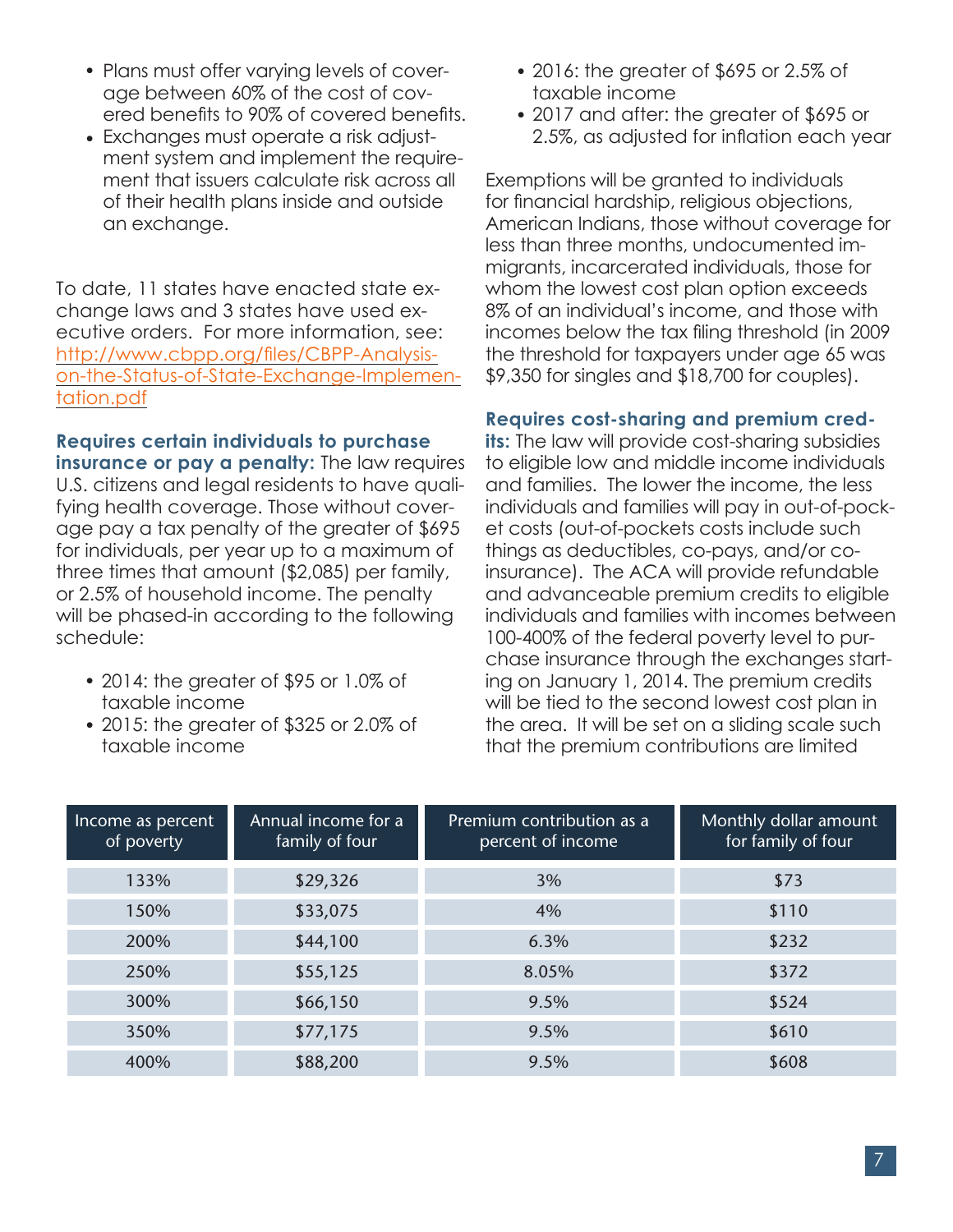to the following percentages of income for specified income levels, meaning that the people with the lowest income will receive the most help: *(see table on previous page)*

**Requires certain employers to provide health insurance or pay a penalty:** The law builds upon our current system of employer sponsored health insurance and provides a disincentive to large employers to drop coverage or not provide coverage at all.

It requires employers with 50 or more full-time employees that do not offer coverage to pay a fee if at least one full-time employee enters the exchange and receives a premium tax credit. Employers with up to 50 full-time employees are exempt from any penalties (Effective January 1, 2014). Employers are not required to provide insurance to part-time employees. [Click here](http://www.thearc.org/document.doc?id=3734) to read The Arc's National Policy Matters issue on the ACA's employer provisions.

# **How does the ACA...** *expand essential benefits?*

## **What are essential benefits?**

The ACA requires all qualified health benefit plans including those offered through the exchanges, those offered in the individual and small group markets outside the exchanges (except grandfathered plans), and [Medicaid](http://www.medicaid.gov/Medicaid-CHIP-Program-Information/By-Topics/Benefits/Benchmark-Benefits.html)  [benchmark plans,](http://www.medicaid.gov/Medicaid-CHIP-Program-Information/By-Topics/Benefits/Benchmark-Benefits.html) to offer at least the essential health benefits package.

The 10 categories of essential health benefits are:

- Hospitalization;
- Emergency services;
- Ambulatory (i.e. outpatient) services;
- Prescription drugs;
- Rehabilitative and habilitative services and devices;
- Mental health and substance abuse disorder services including behavioral health treatment;
- Preventative and wellness services and chronic disease management;
- Pediatric services including dental and vision care;
- Laboratory services; and •
- Maternity and newborn care.

## **Why is this important to people with I/DD?**

Many people with I/DD will benefit from the inclusion of habilitative and rehabilitative services and devices, mental health and behavioral services, chronic disease management and pediatric services including dental and vision care. Currently, private health insurance may limit the availability of some of these services.

#### **What are the major principles to guide the development of the essential benefits package to meet the needs of people with disabilities?**

The law also requires:

• An "appropriate balance" among the ten categories of essential care. The Arc views this, in part, as a prohibition of unreasonable restrictions and exclusions in one benefit category (e.g., rehabilita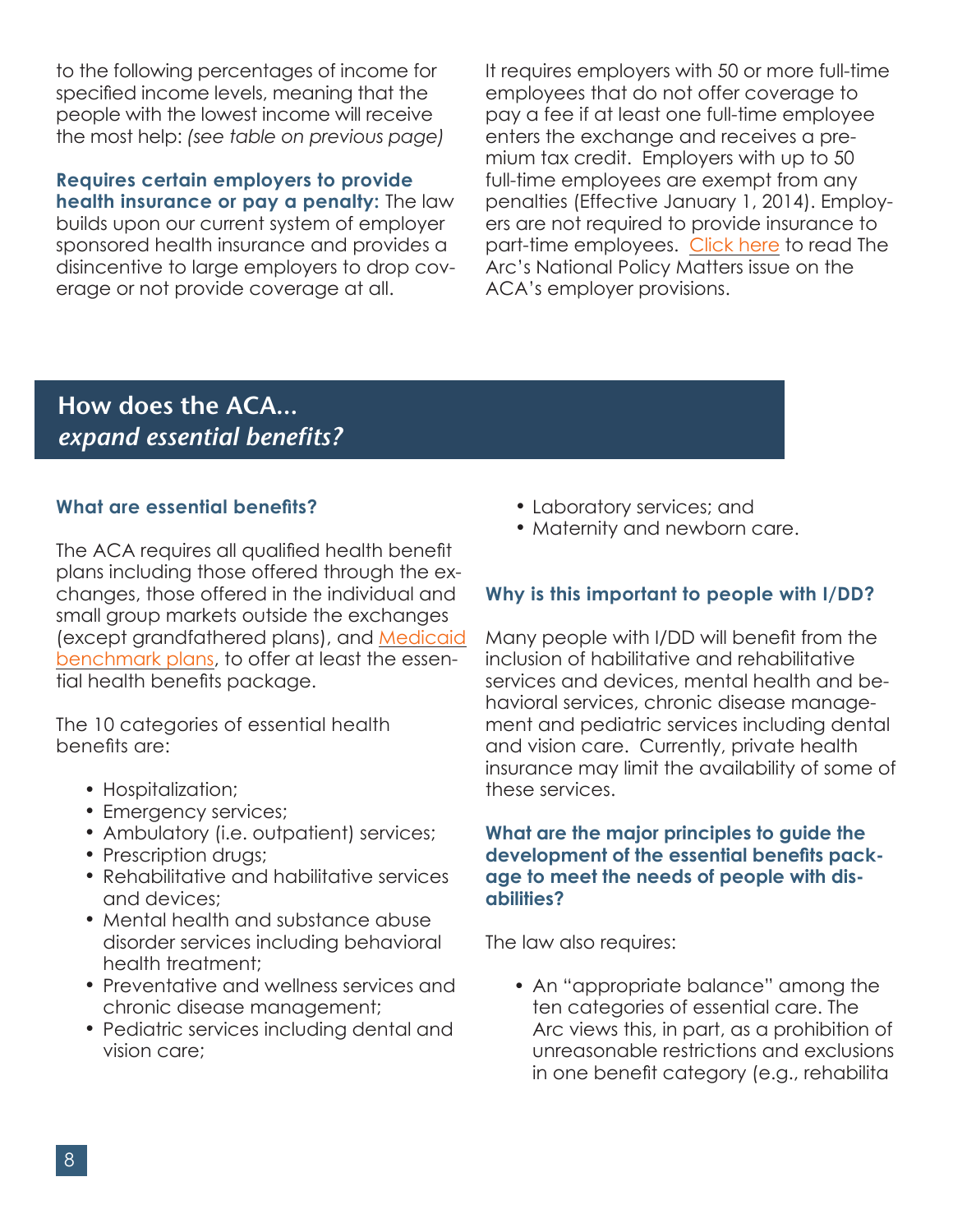tion) if similar restrictions are not placed on other categories;

- Benefit design that does not discriminate against, and takes into account the health care needs of, persons with disabilities. As part of this, health plans may be required to disclose severityadjusted quality indicators of access, outcomes, consumer satisfaction and disenrollment rates; and
- Essential benefits are not subject to denial to individuals against their wishes on the basis of the individual's present or predicted disability, degree of medical dependency, or quality of life. This is intended to ensure that negative judgments about the quality of life of a person with a disability are not used against people with disabilities when establishing the essential benefits package.

In advance of regulating the essential health benefits package, HHS has released non-binding guidance instructing states to choose an existing plan as a benchmark for their essential health benefits package. It also instructs states to enhance that plan in areas where it does not cover all 10 of the required essential health benefit categories. States are provided significant flexibility to pick from several different types of health plans to be their benchmark.

#### **What is covered by habilitative and rehabilitative services and devices?**

This is intended to broadly cover a number of important services, including durable medical equipment, prosthetics, orthotics, and habilitative and rehabilitative services.

### **What is habilitation?**

The Medicaid program defines habilitation services as "services designed to assist participants in acquiring, retaining and improving the self-help, socialization, and adaptive skills

necessary to reside successfully in home and community-based settings." Many different services, therapies and supports are considered to be habilitation. For example, habilitation may include teaching someone with a developmental disability:

- basic social skills;
- how to administer his/her own medication safely;
- about his/her rights to privacy;
- how to use a phone;
- how to ask a healthcare professionals questions and expect to get answers;
- how to reliably report how they are feeling.

### **Are there other definitions of habilitation?**

There has been considerable debate about what habilitation means and how it should be covered. Insurers and others do not want a broad definition such as the Medicaid definition and have pushed for a more narrow interpretation. The HHS proposed rules on how plans should describe the key benefits defined habilitation as:

> *"Health care services that help a person keep, learn or improve skills and functioning for daily living. Examples include therapy for a child who isn't walking or talking at the expected age. These services may include physical and occupational therapy, speech-language pathology and other services for people with disabilities in a variety of inpatient and/or outpatient settings."*

While more narrow than the Medicaid definition, it does address many of the habilitation services. Ensuring that habilitation includes learning a new skill or function is a critical aspect of the definition.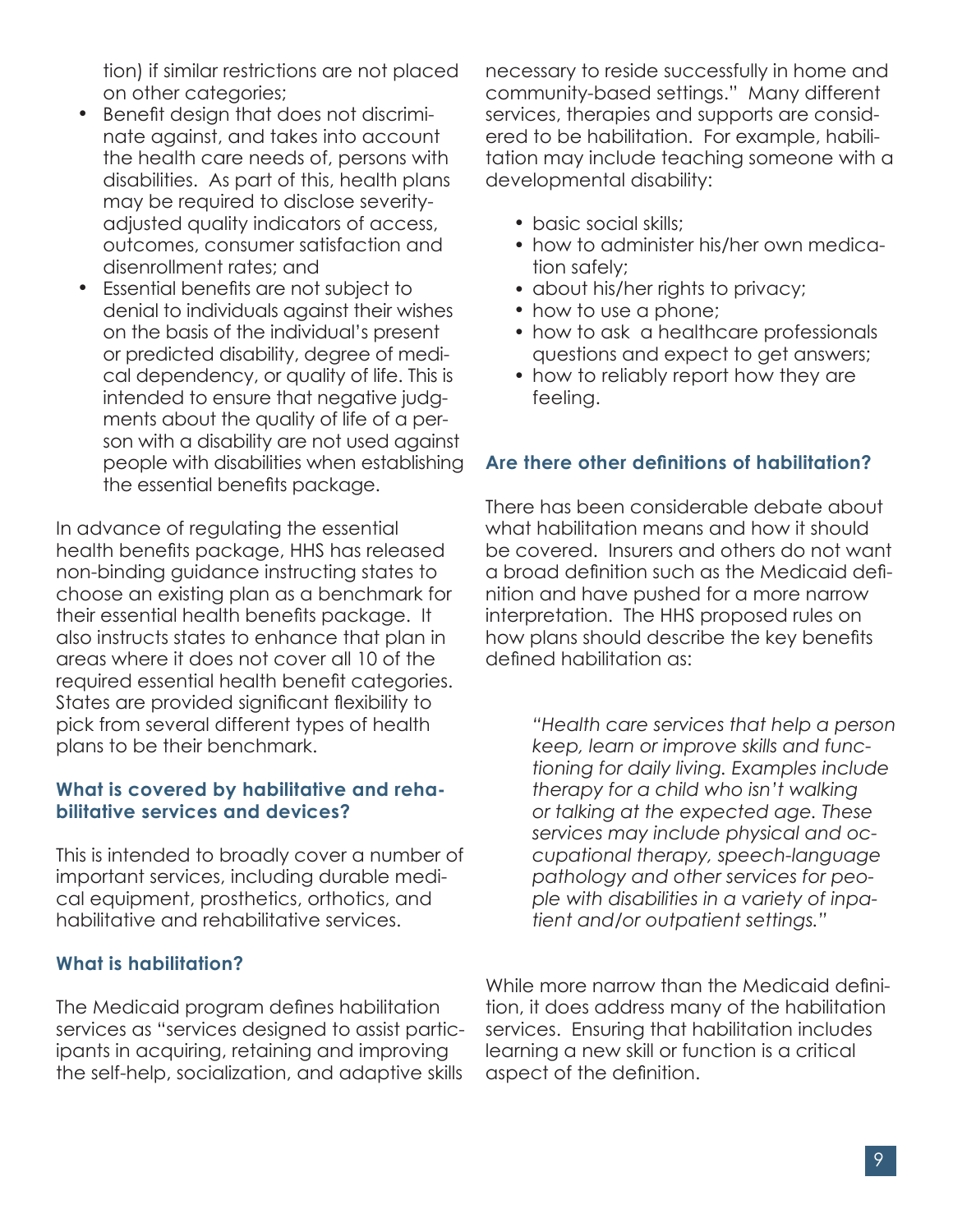#### **What is rehabilitation?**

In proposed rules, HHS defines rehabilitation as follows: "Health care services that help a person keep, get back or improve skills and functioning for daily living that have been lost or impaired because a person was sick, hurt or disabled. These services may include physical and occupational therapy, speechlanguage pathology and psychiatric rehabilitation services in a variety of inpatient and/or outpatient settings."

#### **What did Congress intend regarding the definition of rehabilitation and habilitation?**

States will likely decide how these terms will be defined. As states debate different definitions, it is important to consider what Congress intended. Congress is familiar with the definition of habilitation used by the Medicaid program. It has been in the statute for many years. During the House debate, thenChairman George Miller, House Committee on Education and Labor, explained that the term rehabilitative and habilitative services "includes items and services used to restore functional capacity, minimize limitations on physical and cognitive functions, and maintain or prevent deterioration of functioning. Such services also include training of individuals with mental and physical disabilities to enhance functional development." [\[Con](http://www.dredf.org/healthcare/Miller-exerpt-Congressional-Record.pdf)[gressional Record, H1882 \(March 21, 2010\)\]](http://www.dredf.org/healthcare/Miller-exerpt-Congressional-Record.pdf)

#### **How is habilitation different from rehabilitation?**

The key difference is that habilitation usually refers to acquiring or learning skills whereas rehabilitation is usually involves regaining skills that have been lost or improving or preventing deterioration of skills. There are many anecdotal examples of the unfair practice of a service being approved for rehabilitation purposes but not for habilitation: *(table below)*

| <b>Habilitation</b>                                                                                                                                                                 | <b>Rehabilitation</b>                                                                                                                     |  |
|-------------------------------------------------------------------------------------------------------------------------------------------------------------------------------------|-------------------------------------------------------------------------------------------------------------------------------------------|--|
| An occupational therapist teaching adults with<br>developmental disabilities the fine motor coordina-<br>tion required to dress themselves.                                         | An occupational therapist teaching adults who<br>have had a stroke the fine motor skills required to<br>re-learn how to dress themselves. |  |
| A speech therapist providing speech therapy to a<br>3-year old with autism who has never had speech.                                                                                | A speech therapist providing speech therapy to a<br>3-year old to regain speech after a traumatic brain<br>injury.                        |  |
| A physical therapist providing a strength training<br>program for an individual with a congenital spine<br>condition to prevent osteoporosis and decline in<br>function as he ages. | A physical therapist providing a strength training<br>program for an individual who recently acquired a<br>spinal cord injury.            |  |
| A physical therapist making a splint for an adult<br>with a chronic condition, such as arthritis, to<br>prevent hand deformities.                                                   | A physical therapist making a splint for an adult<br>who has had hand surgery for a torn tendon.                                          |  |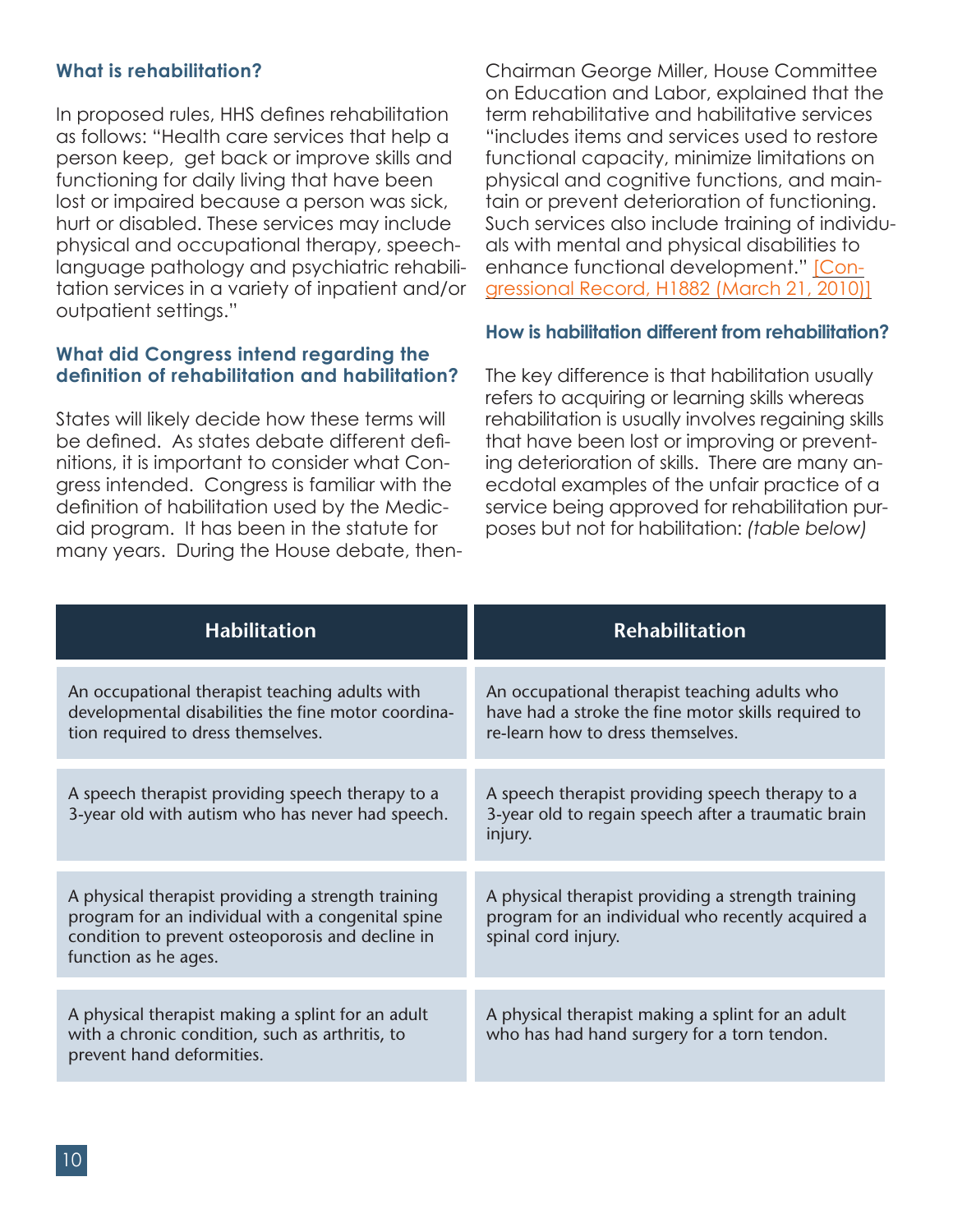#### **Does private insurance cover habilitation?**

A few states have mandates that require habilitation services for children. For instance, many of the states with autism mandates use the term habilitation to cover the broad range of services and supports required in that state. However, some insurance plans may refuse services such as those described in the chart above that they view as habilitation.

#### **What if a state picks a benchmark plan that does not include habilitation services?**

HHS has said that states have a lot of flexibility in how they add benefits, but they must make sure habilitation is added. In its study of essential benefits, the Institute of Medicine (IOM) recommended that the states look toward Medicaid:

*"The committee is guided by the unambiguous direction of Section 1302 to start with a commercial health insurance benefit; however, it suggests that the Secretary compare, in particular, how Medicaid plan benefits for habilitation and mental health and substance abuse services compare with commercial plans that currently include such services. For example, Maryland has requirements to cover habilitation services in children under age 19 in its small business standards for health insurance (Maryland Insurance Administration, 2009). On the basis of this review, the Secretary would add selected services to the preliminary list to fulfill the 10-category requirement."* [IOM Report: Essen](http://www.iom.edu/Reports/2011/Essential-Health-Benefits-Balancing-Coverage-and-Cost.aspx)[tial Benefits: Balancing Coverage and](http://www.iom.edu/Reports/2011/Essential-Health-Benefits-Balancing-Coverage-and-Cost.aspx)  [Cost](http://www.iom.edu/Reports/2011/Essential-Health-Benefits-Balancing-Coverage-and-Cost.aspx) *(2011), p. 5-3* 

# **How does the ACA...** *impact Medicaid?*

**Expands Medicaid eligibility to 138% of the federal poverty level:** The ACA requires states to expand Medicaid eligibility to 138% of the federal poverty level and to childless adults, a group that few states cover in their Medicaid program. The ACA established a new method of determining income and eliminated the asset test for the new beneficiaries. The newly eligible individuals will have access to Medicaid benchmark plans designed by the state.

The government estimated that 16 million new beneficiaries would receive Medicaid by 2019. While not a perfect measure of how many people with disabilities are uninsured, the Urban Institute estimates that 12% of uninsured adults with incomes below 138% of the federal poverty level report limited ability to work or unable to work. The new eligibility

level for a family of four equals approximately \$30,000 per year.

#### **How does the Supreme Court ruling affect the Medicaid expansion?**

The Supreme Court ruling that the federal government cannot withhold existing Medicaid funding if the state does not expand its Medicaid program as called for by the ACA has the effect of making the Medicaid expansion **optional** for the states. It appears that the states that do go forward will need to follow the provisions of the law and will receive the very generous Medicaid match. (The federal government will pay 100% of the costs of the newly eligible individuals through 2016 with a phase down to 90% by 2020).

The ACA also has a maintenance of effort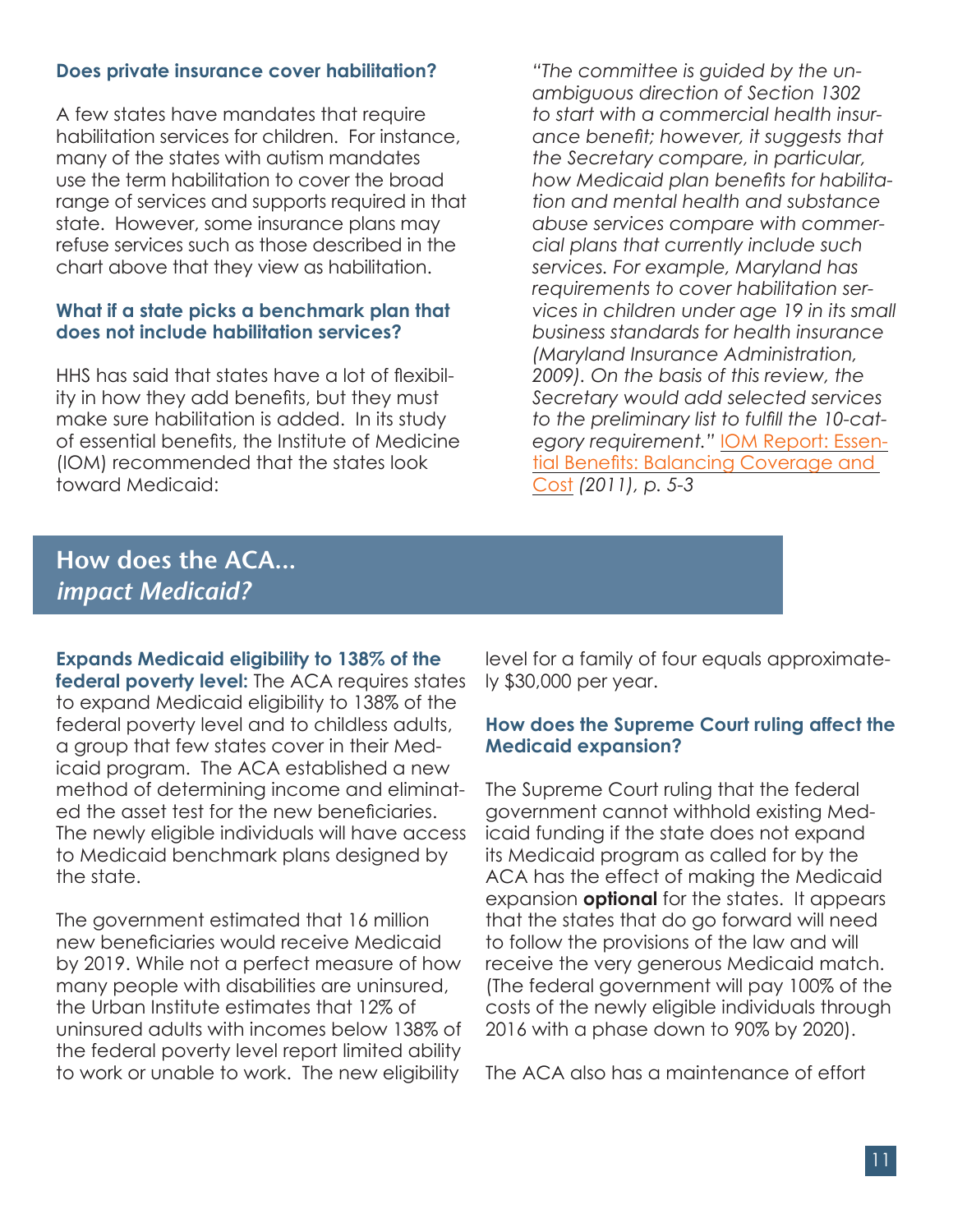(MOE) provision that does not allow states to reduce eligibility in advance of the expansion but that will expire in 2014. This provision has been opposed by states but is a logical provision to prevent states from trying to game the system by dropping people from Medicaid and enrolling them after 2014 when the federal government will pay the cost. The numerous other changes to the Medicaid program are not impacted by the Supreme Court decision.

According to the [Kaiser Commission on Med-](http://www.kff.org/medicaid/upload/8312.pdf)

[icaid and the Uninsured](http://www.kff.org/medicaid/upload/8312.pdf), since April 2010 when the option became available, eight states (CA, CT, CO, DC, MN, MO, NJ, and WA) have received approval to expand Medicaid to adults early through the new option and/or a Section 1115 waiver. For an interactive map of states and the Medicaid expansion, see: [http://www.american](http://www.americanprogress.org/issues/healthcare/news/2012/07/05/11829/interactive-map-why-the-supreme-courts-ruling-on-medicaid-creates-uncertainty-for-millions/)[progress.org/issues/2012/07/medicaid\\_ex](http://www.americanprogress.org/issues/healthcare/news/2012/07/05/11829/interactive-map-why-the-supreme-courts-ruling-on-medicaid-creates-uncertainty-for-millions/)[pansion\\_map.html](http://www.americanprogress.org/issues/healthcare/news/2012/07/05/11829/interactive-map-why-the-supreme-courts-ruling-on-medicaid-creates-uncertainty-for-millions/)

#### **Creates an option to provide health homes for Medicaid enrollees with chronic condi-**

**tions:** The ACA provides states with a new option to reform the delivery system for beneficiaries with chronic conditions by providing ["health home"](http://www.kff.org/medicaid/upload/8136.pdf) services and authorizes a temporary 90% federal match rate for these services to allow states to build person-centered systems of care to improve outcomes for Medicaid beneficiaries. The health home model for service delivery integrates primary, acute, behavioral health and long term services and supports for persons with chronic illness.

As of April 2012, the Centers for Medicare and Medicaid Services (CMS) has approved six state plan amendments (SPA) in four states to provide health home services: two in MO; two in RI, one in NY, and one in OR. There are two additional health home SPAs under review in NC and WA, and CMS is

reviewing draft proposals in five states (AL, IA, IL, OH, and OK). In addition, CMS has approved funding requests from 15 states for planning activities to develop a health home SPA.

### **Eliminates Medicare Part D (drug coverage) co-pays for Dual eligibles receiving waiver**

**services:** Effective January 1, 2012, full benefit Dual eligibles (people receiving Medicare and Medicaid benefits) receiving home and community based waiver services will have no cost sharing for Part D covered drugs. This creates parity with how Dual eligibles in nursing homes and institutional settings are treated.

### **Improves Medicare Part D access to key anti-seizure, anti-anxiety and anti-spasm medications:**

- Starting in 2013, Part D will cover benzodiazepines and will cover barbiturates used in the treatment of epilepsy, cancer, or a chronic mental disorder.
- Starting in 2014, Medicaid programs •will no longer be able to exclude smoking cessation agents, barbiturates, and benzodiazepines from coverage under Medicaid. Because Part D covered drugs are defined generally as those drugs that are covered under Medicaid, this new provision will result in a small expansion of Part D coverage of barbiturates.

The current six protected classes of drugs (which includes critical anti-seizure, anti-depressant and other drugs used to treat mental illness) remain protected until the Secretary decides to change it.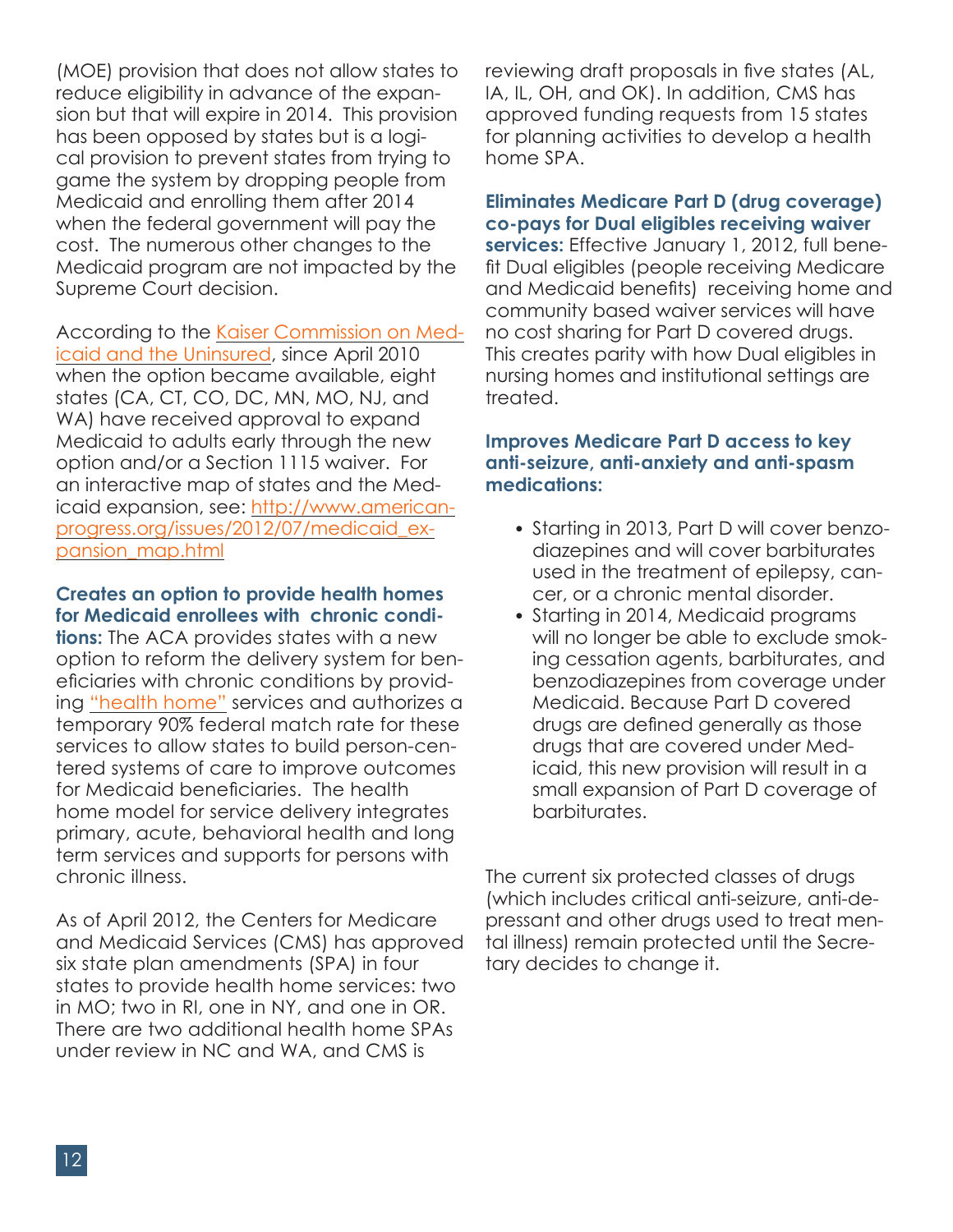# **How does the ACA...** *expand long term services and supports?*

Several provisions of the ACA are designed to assist states to balance their long term care systems and help people move from institutions to the community. They reflect a broad consensus that people who need long term supports want to receive them in their homes and communities and not in institutional settings.

# **Community First Choice Option (CFC)**

Through the CFC Option, states may choose to provide participant-directed or agencyprovider home and community-based attendant services and supports as part of their state Medicaid plan. States that choose the option will receive a 6% increase in their Federal Medical Assistance Percentages ( FMAP) (the portion of state Medicaid costs the federal government covers) for the CFC services.

CFC services are for people of any age with any type of disability who would have to go to an institution if they did not receive the services. Institutions include:

- hospitals;
- nursing facilities;
- intermediate care facilities for people with intellectual/developmental disabilities;
- institutions providing psychiatric services for individuals under age 21; and
- institutions for mental diseases for individuals age 65 or over.

If a state takes up the CFC Option, the state must provide home and community-based attendant services and supports to anyone who qualifies. Since this is not a "waiver" program, the state cannot set limits on the number of people served. Attendant services and supports are:

- assistance with activities of daily living (ADLs, such as dressing and bathing);
- instrumental activities of daily living (IADLs, such as money management or shopping for food); and
- health-related tasks (such as taking medications).

Attendant services and supports are pro vided through hands-on assistance, supervision, and/or cueing and include helping an individual learn the skills to complete ADLs, IADLs, and health-related tasks more independently. States may choose to provide additional services such as transition services, including rent and utility deposits, bedding, basic kitchen supplies and other necessities that someone who is moving out of an institution into the community might need.

The rules for the Community First Choice Option program became final in April 2012.

### **State Plan Home and Community-Based Services Option (also known as Sec. 1915(i) option)**

States have had the option to include home and community based services (HCBS) in their state Medicaid plans without a waiver since 2005. The ACA made improvements to the option by making it easier for individuals to qualify for services and to allow states to target specific populations (such as persons with I/DD).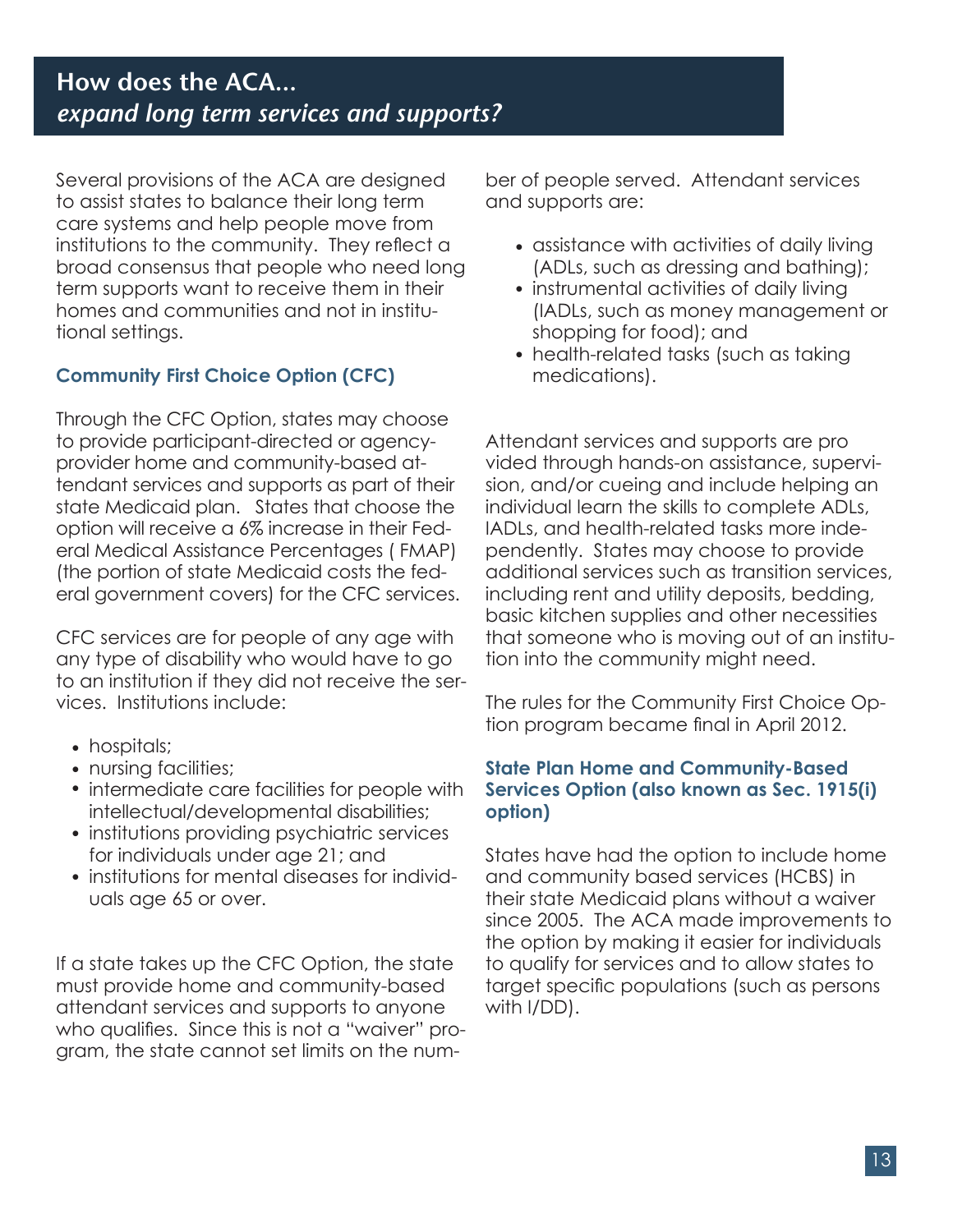If a state chooses to add HCBS to its state plan, the state:

- must use needs-based criteria for the home and community-based benefit that are less stringent than institutional level of care criteria;
- must provide these services to all Med-• icaid recipients who meet eligibility criteria for the services;
- is not allowed to have waiting lists;
- may make self-direction of services available; and
- must offer independent assessments (professionals who evaluate a person for eligibility for the services cannot be provider of the home and communitybased services and supports).

## **Money Follows the Person**

The Money Follows the Person Rebalancing Demonstration (MFP) program was originally authorized by Congress in 2005 at \$1.75 billion. The ACA extended the program to September 30, 2016 and authorized an additional \$2.25 billion.

States may choose to participate in the MFP demonstration and receive an enhanced FMAP (portion of state Medicaid costs the federal government covers) for 12 months to help transition people who are elderly or have disabilities from institutions to home and community-based services and supports. States may use grants to pay for things such as housing coordinators and relocation expenses. As of March 2012, 43 states and the District of Columbia had MFP grants and 22,500 individuals had transitioned to the community. States participating in MFP as of June 2012: AR, CA, CO, CT, DE, FL, GA, HI, IA, ID, IL, IN, KS, KY, LA, MA, MD, ME, MI, MN, MO, MS, NC, ND, NE, NH, NJ, NM, NV, NY, OH, OK, OR, PA, RI, SC, TN, TX, VA, VT, WA, WI, WV, and the District of Columbia.

# **Balancing Incentive Payments Program (BIPP)**

BIPP is a \$3 billion grant program that encourages states to rebalance their Medicaid long term services spending away from institutional care and toward home and communitybased services and supports. This program addresses all disability and aging long term services spending.

States that spent less than 50% of their total Medicaid long term services dollars on noninstitutional services in Fiscal Year 2009 may participate in the program. It provides different levels of incentives depending on the state's spending on HCBS:

- States that spent between 25% and 50% of their Medicaid long term care budget on home and community-based services are eligible for a 2% FMAP increase (2% increase in the portion of state Medicaid costs the federal government covers) for new or expanded home and community-based services.
- States that spent less than 25% of their total Medicaid long term services budget on home and community-based services (Mississippi) are eligible for a 5% FMAP increase (5% increase in the portion of state Medicaid costs the federal government covers) for new or expanded home and community-based services.

In exchange for the increase in federal dollars, states must:

- provide conflict-free case manage-• ment services (the case manager may not be the provider of communitybased services);
- use a standard assessment instrument •for individuals across the state who may be eligible for leaving an institution and receiving home and community-based services; and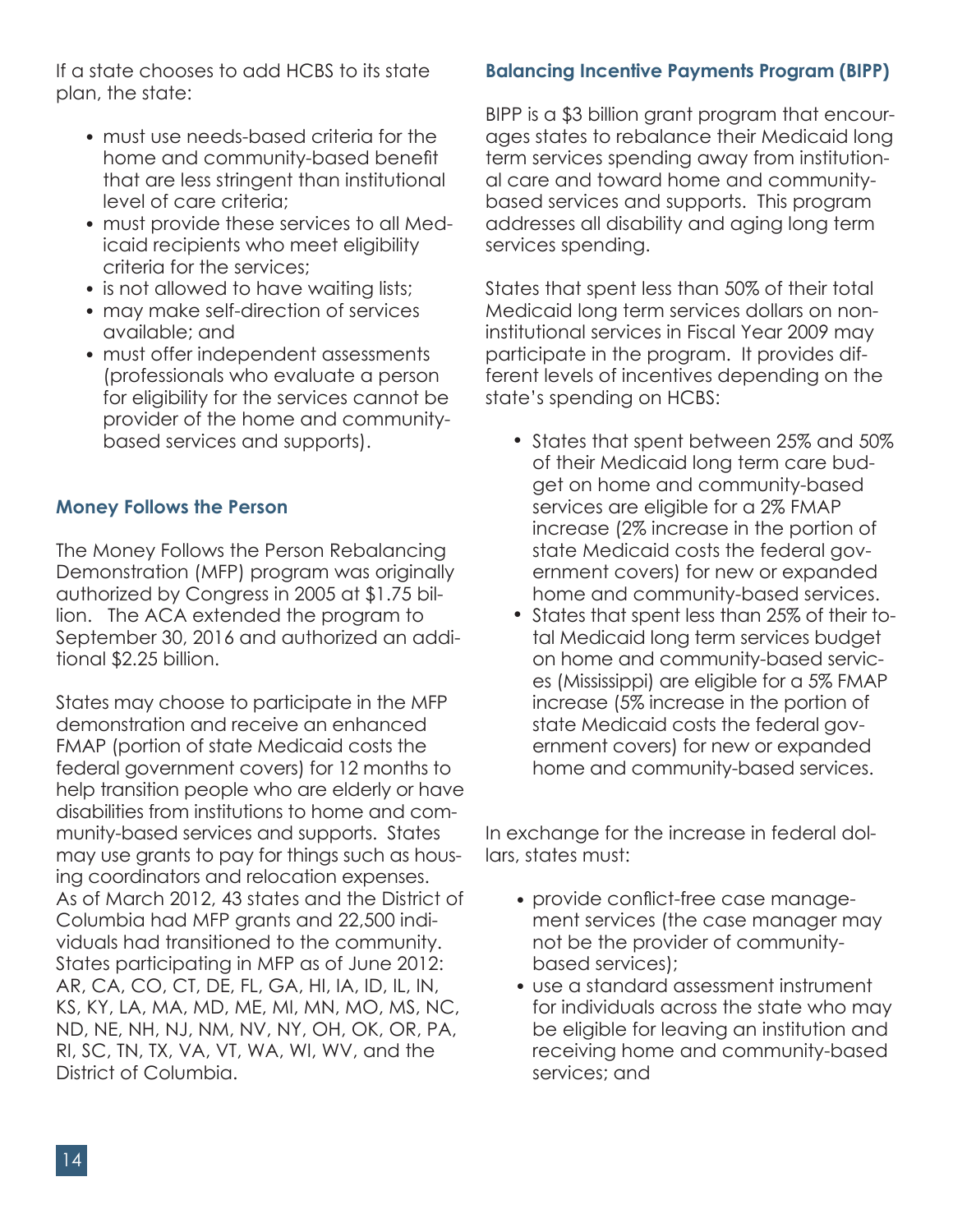• create a system that has "no wrong door" (people can obtain all necessary information and apply for the services in one place).

The program began in October 2011 and runs through October 1, 2015. As of June 2012, six states had received BIPP grants (New Hampshire, Maryland, Iowa, Mississippi, Missouri, and Georgia).

## **Medicare-Medicaid Coordination Office**

The ACA created the Medicare-Medicaid Coordination Office (MMCO) within CMS to coordinate policy for individuals who are eligible for both Medicare and Medicaid. These individuals, who sometimes are referred to as Duals, have multiple chronic conditions (diabetes, hypertension, Alzheim-

er's, serious mental illness, developmental disabilities, physical disabilities) and very low incomes. Two-thirds of the Duals are over the age of 65 and one-third are between 18 and 64. Because of their complex health needs, Duals tend to represent a disproportionate share of Medicare and Medicaid costs. MMCO has awarded 15 states \$1 million grants to design plans to improve health care for Duals and reduce costs.

### **Centers for Medicare and Medicaid Services Innovation Center**

The ACA created the Innovation Center within CMS to find new ways to pay for and deliver health care in better, less costly ways. The Innovation Center tests innovative payment and service delivery models that enhance the quality of health care services while lowering costs.

# **How does the ACA...** *emphasize prevention?*

### **Eliminates cost-sharing for critical prevention services:**

The ACA provides states with a 1% increase in their FMAP for offering Medicaid coverage of and removal of cost-sharing for preventive services. Preventive services are those that are highly rated by the U. S. Preventive Services Task Force. Examples of these services include:

- immunizations;
- screenings for diabetes and depression;
- autism screening for children at 18 and 24 months;
- developmental screenings for children under age 3;
- behavioral assessments throughout childhood; and

well visits with assessments and individu-•alized prevention plan for Medicare beneficiaries.

### **Creates the Prevention and Public Health Fund (PPHF):**

This program provides new funding for transformational investments in promoting wellness, preventing disease, and other public health priorities. The ACA also creates a grant program to support the delivery of evidence-based and community-based prevention and wellness services. The grants have primarily gone to state departments of health which in turn are partnering with local community based organizations, schools, and other agencies.